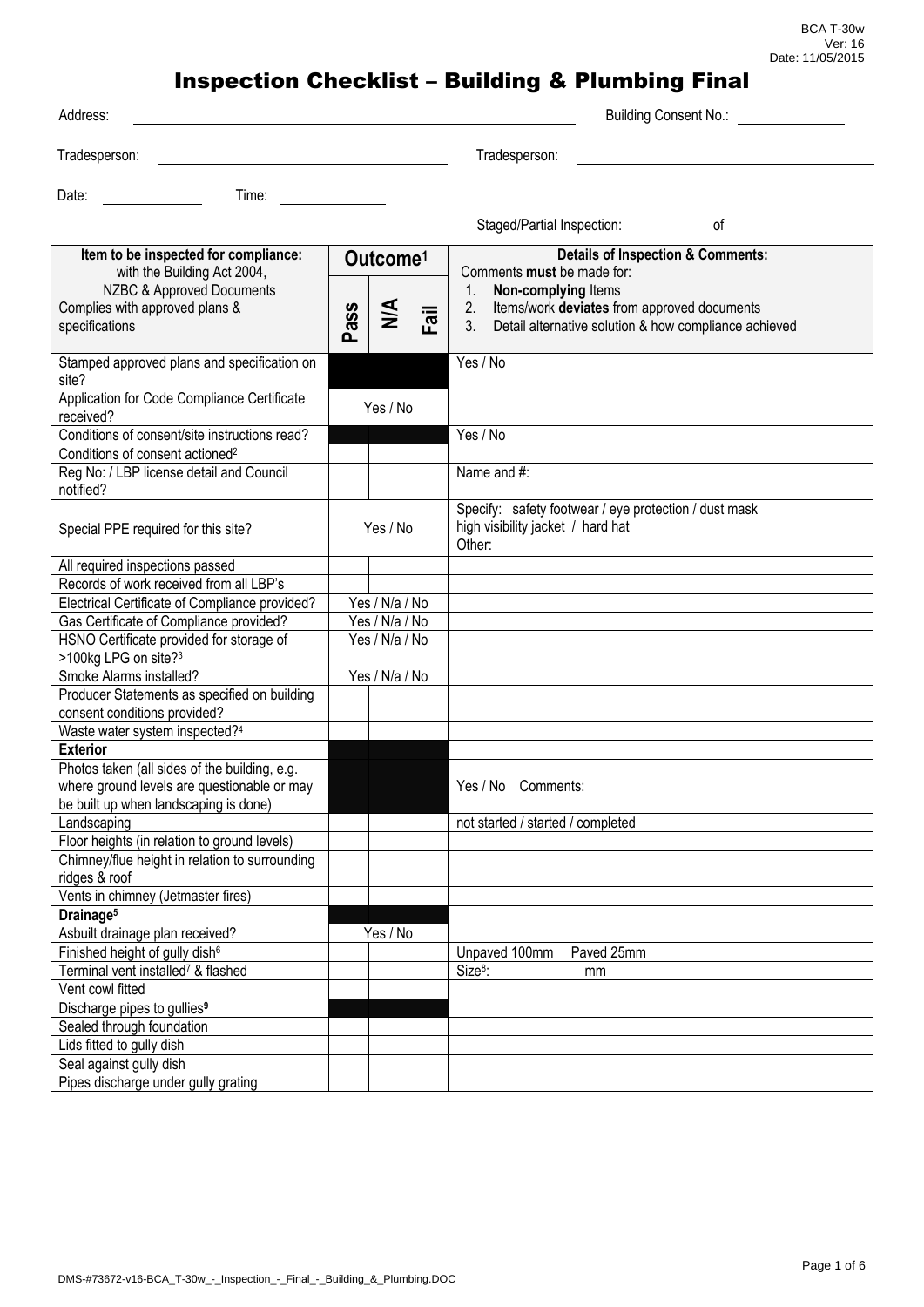| Item to be inspected for compliance:<br>with the Building Act 2004, | Outcome <sup>1</sup> |        |      | <b>Details of Inspection &amp; Comments:</b><br>Comments must be made for: |  |
|---------------------------------------------------------------------|----------------------|--------|------|----------------------------------------------------------------------------|--|
| NZBC & Approved Documents                                           |                      |        |      | Non-complying Items<br>1.                                                  |  |
| Complies with approved plans &                                      |                      |        |      | Items/work deviates from approved documents<br>2.                          |  |
| specifications                                                      | ass                  | $\leq$ | Fail | 3 <sub>1</sub><br>Detail alternative solution & how compliance achieved    |  |
|                                                                     | ൨                    |        |      |                                                                            |  |
| <b>Stormwater</b>                                                   |                      |        |      |                                                                            |  |
| Guttering fitted                                                    |                      |        |      |                                                                            |  |
| Downpipes fitted and fixed to walls                                 |                      |        |      |                                                                            |  |
| Diffusers/spreaders (downpipes to roofs)                            |                      |        |      |                                                                            |  |
| Overflows to internal gutters                                       |                      |        |      |                                                                            |  |
| Butynol correctly laid & glued                                      |                      |        |      |                                                                            |  |
| Surface drains/sumps (yards & drives)                               |                      |        |      |                                                                            |  |
| Site water run off (sloping sites)                                  |                      |        |      |                                                                            |  |
| Watertank overflow piped away                                       |                      |        |      |                                                                            |  |
| <b>Wall cladding</b>                                                |                      |        |      |                                                                            |  |
| Cladding painted & sealed                                           |                      |        |      |                                                                            |  |
| Gaps & cracks properly filled & sealed                              |                      |        |      |                                                                            |  |
| Facings & scribers fitted & sealed                                  |                      |        |      |                                                                            |  |
| Warranty & guarantee certificates provided                          |                      |        |      |                                                                            |  |
| Weep holes in brick clear                                           |                      |        |      |                                                                            |  |
| Vent gaps at top of brickwork                                       |                      |        |      |                                                                            |  |
| Lintel bars fitted                                                  |                      |        |      |                                                                            |  |
| Venting                                                             |                      |        |      |                                                                            |  |
| Bathroom venting ducts exiting envelope                             |                      |        |      |                                                                            |  |
| Ensuite venting ducts exiting envelope                              |                      |        |      |                                                                            |  |
| Laundry venting ducts exiting envelope                              |                      |        |      |                                                                            |  |
| Kitchen venting ducts exiting envelope                              |                      |        |      |                                                                            |  |
| <b>Subfloor</b>                                                     |                      |        |      |                                                                            |  |
| Base boards & vent grills subfloor area                             |                      |        |      |                                                                            |  |
| Access subfloor area (with door)                                    |                      |        |      |                                                                            |  |
| Subfloor ground levels (subfloor ground level                       |                      |        |      |                                                                            |  |
| must not be lower than exterior ground                              |                      |        |      |                                                                            |  |
| levels & spoil in the subfloor must be raked                        |                      |        |      |                                                                            |  |
| out evenly)<br>Subfloor insulation                                  |                      |        |      |                                                                            |  |
| Ground vapour barrier laid in subfloor area <sup>10</sup>           |                      |        |      | Type:                                                                      |  |
| Verandahs/Pergolas/Upper Level Decks                                |                      |        |      |                                                                            |  |
| Post / beam fixings as per plans                                    |                      |        |      |                                                                            |  |
| Rafter / floor joist fixings as per plans                           |                      |        |      |                                                                            |  |
| Rafter / joist / ribbon board connections to                        |                      |        |      |                                                                            |  |
| building envelope as per plans                                      |                      |        |      |                                                                            |  |
| <b>Decks</b>                                                        |                      |        |      |                                                                            |  |
| Exterior stairs (open stair gaps < 100mm)                           |                      |        |      |                                                                            |  |
| Handrails to all stairs                                             |                      |        |      |                                                                            |  |
| Barriers (min 1m high, gaps < 100mm)                                |                      |        |      |                                                                            |  |
| Overflows to enclosed decks                                         |                      |        |      |                                                                            |  |
| <b>Glass barriers</b>                                               |                      |        |      | (Branded / thickness<br>mm)                                                |  |
| <b>Barrier stability</b>                                            |                      |        |      |                                                                            |  |
| Slip resistant surface (main entry decks)                           |                      |        |      |                                                                            |  |
| <b>Overhead Glazing</b>                                             |                      |        |      |                                                                            |  |
| Branded safety glazing identified                                   |                      |        |      |                                                                            |  |
| <b>Retaining Walls/Excavations</b>                                  |                      |        |      |                                                                            |  |
| Retaining walls site works completed                                |                      |        |      |                                                                            |  |
| Barriers to retaining walls/site works                              |                      |        |      |                                                                            |  |
| Retaining wall drains cleanout access (house)                       |                      |        |      |                                                                            |  |
| Interior                                                            |                      |        |      |                                                                            |  |
| Paint & sealing of interior complete                                |                      |        |      | Yes / No                                                                   |  |
| Safety glazing window seats, hinged doors,                          |                      |        |      |                                                                            |  |
| low level glass<br>Windows (general glazing checked)                |                      |        |      |                                                                            |  |
| <b>Fire Place</b>                                                   |                      |        |      |                                                                            |  |
|                                                                     |                      |        |      |                                                                            |  |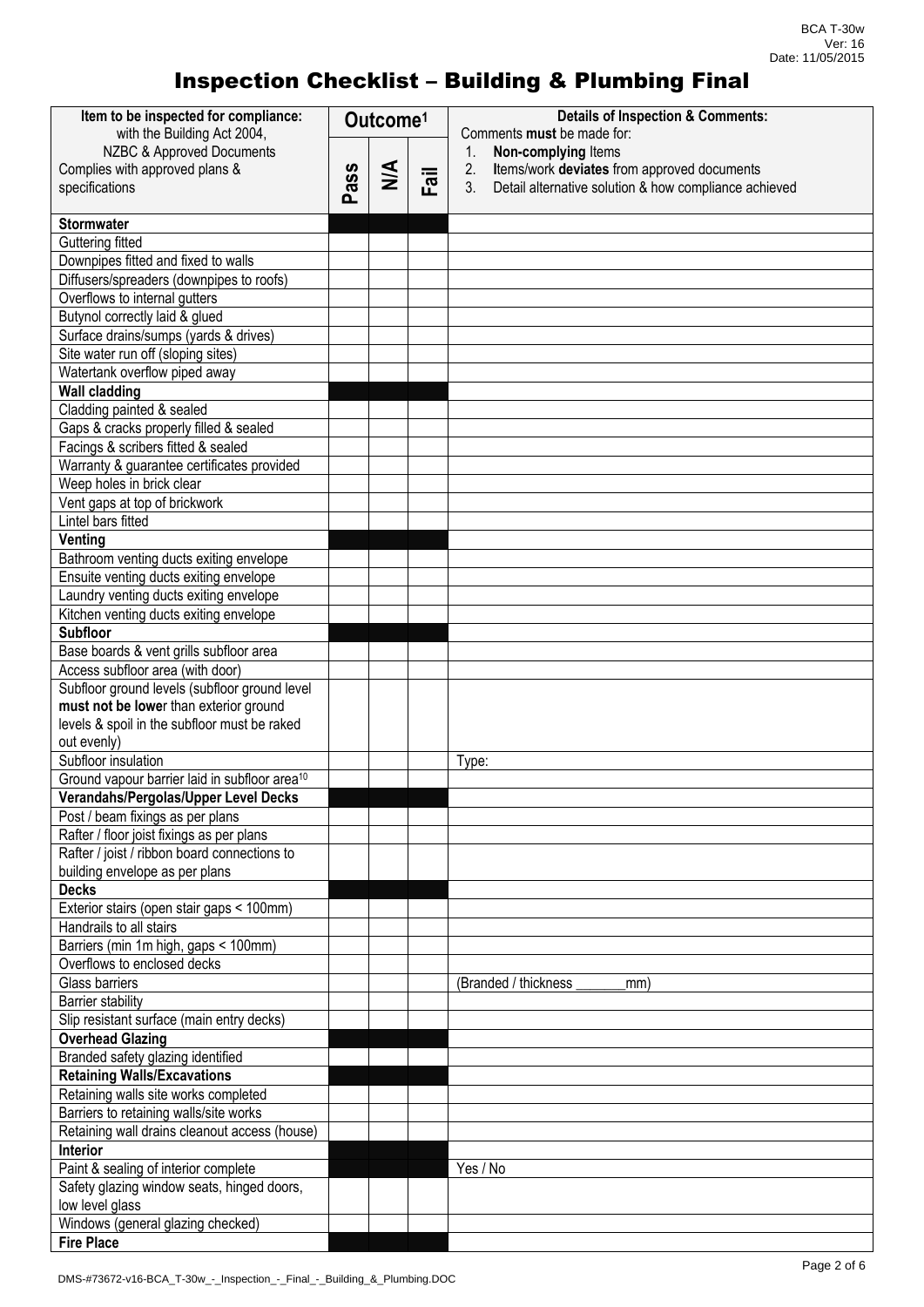| Item to be inspected for compliance:<br>with the Building Act 2004, | Outcome <sup>1</sup> |        |      | <b>Details of Inspection &amp; Comments:</b><br>Comments must be made for: |  |
|---------------------------------------------------------------------|----------------------|--------|------|----------------------------------------------------------------------------|--|
| NZBC & Approved Documents                                           |                      |        |      | Non-complying Items<br>1.                                                  |  |
| Complies with approved plans &                                      |                      |        |      | Items/work deviates from approved documents<br>2.                          |  |
| specifications                                                      | ass                  | $\leq$ | Fail | 3.<br>Detail alternative solution & how compliance achieved                |  |
|                                                                     | ൎ                    |        |      |                                                                            |  |
| Clearances checked                                                  |                      |        |      |                                                                            |  |
| <b>Restraint fixings</b>                                            |                      |        |      |                                                                            |  |
| Vents in chimney (Jetmaster fires)                                  |                      |        |      |                                                                            |  |
| Wetbacks <sup>11</sup> (Plumbing Inspector Only)                    |                      |        |      |                                                                            |  |
| Connected only to open vented cylinder                              |                      |        |      |                                                                            |  |
| Connections only with copper pipework                               |                      |        |      |                                                                            |  |
| Height of HWC above Wetback                                         |                      |        |      |                                                                            |  |
| <b>Window Opening Restrictors</b>                                   |                      |        |      |                                                                            |  |
| (windows lower than 760mm from floor)                               |                      |        |      |                                                                            |  |
| Ground floor windows                                                |                      |        |      |                                                                            |  |
| Upper level windows                                                 |                      |        |      |                                                                            |  |
| <b>Kitchen</b>                                                      |                      |        |      |                                                                            |  |
| Painting & sealing of kitchen complete                              |                      |        |      |                                                                            |  |
| Seal around bench complete                                          |                      |        |      |                                                                            |  |
| Splash protection around sink complete                              |                      |        |      |                                                                            |  |
| Sink working                                                        |                      |        |      |                                                                            |  |
| Sink trap free of leaks                                             |                      |        |      |                                                                            |  |
| Dishwasher trap above flood level of                                |                      |        |      |                                                                            |  |
| dishwasher                                                          |                      |        |      |                                                                            |  |
| Range hood vents to the exterior of the                             |                      |        |      |                                                                            |  |
| building                                                            |                      |        |      |                                                                            |  |
| HWC <sup>12</sup>                                                   |                      |        |      | Type: open vented / valve vented / instantaneous                           |  |
| Valves <sup>13</sup>                                                |                      |        |      |                                                                            |  |
| Open Vented Cylinder                                                |                      |        |      |                                                                            |  |
| Isolating (3 in 1) valve <sup>14</sup>                              |                      |        |      |                                                                            |  |
| Pressure reducing valve <sup>15</sup>                               |                      |        |      |                                                                            |  |
| Drain valve <sup>16</sup>                                           |                      |        |      |                                                                            |  |
| Tempering valve <sup>17</sup>                                       |                      |        |      | $^{\circ}C$<br>Temperature:                                                |  |
| Cylinder restraints <sup>18</sup>                                   |                      |        |      |                                                                            |  |
| HW Cylinder o/flow identified                                       |                      |        |      | Low Pressure systems/wet backs                                             |  |
| <b>Valve Vented Cylinder</b>                                        |                      |        |      |                                                                            |  |
| Isolating (3 in 1) valve <sup>19</sup>                              |                      |        |      |                                                                            |  |
| Cold water expansion valve <sup>20</sup>                            |                      |        |      |                                                                            |  |
| Pressure limiting valve <sup>21</sup>                               |                      |        |      |                                                                            |  |
| Drain valve <sup>22</sup>                                           |                      |        |      |                                                                            |  |
| Temperature & pressure relief valve <sup>23</sup>                   |                      |        |      |                                                                            |  |
| Air gap to drain <sup>24</sup>                                      |                      |        |      |                                                                            |  |
| Tempering valve <sup>25</sup>                                       |                      |        |      | $\overline{C}$                                                             |  |
| Cylinder restraints <sup>26</sup>                                   |                      |        |      | Temperature:                                                               |  |
| <b>Instantaneous Water Heating</b>                                  |                      |        |      | Type:                                                                      |  |
| Water temperature <sup>27</sup>                                     |                      |        |      | °C                                                                         |  |
|                                                                     |                      |        |      | Temperature:                                                               |  |
| Isolating valve <sup>28</sup>                                       |                      |        |      |                                                                            |  |
| Solar Water Heaters                                                 |                      |        |      |                                                                            |  |
| Installed as per manufacturer's specifications                      |                      |        |      |                                                                            |  |
| Water temperature <sup>29</sup>                                     |                      |        |      | $^{\circ}C$<br>Temperature:                                                |  |
| <b>Smoke Alarms</b>                                                 |                      |        |      |                                                                            |  |
| Operational                                                         |                      |        |      |                                                                            |  |
| Hush facility                                                       |                      |        |      |                                                                            |  |
| Manufactured to an approved standard                                |                      |        |      |                                                                            |  |
| Located as per plans                                                |                      |        |      |                                                                            |  |
| <b>Stairs</b>                                                       |                      |        |      |                                                                            |  |
| Handrail fitted                                                     |                      |        |      |                                                                            |  |
| Balustrade barrier                                                  |                      |        |      |                                                                            |  |
| Head room (2m min.)                                                 |                      |        |      |                                                                            |  |
| Branded safety glazing identified                                   |                      |        |      |                                                                            |  |
| Min. tread, max. rise                                               |                      |        |      |                                                                            |  |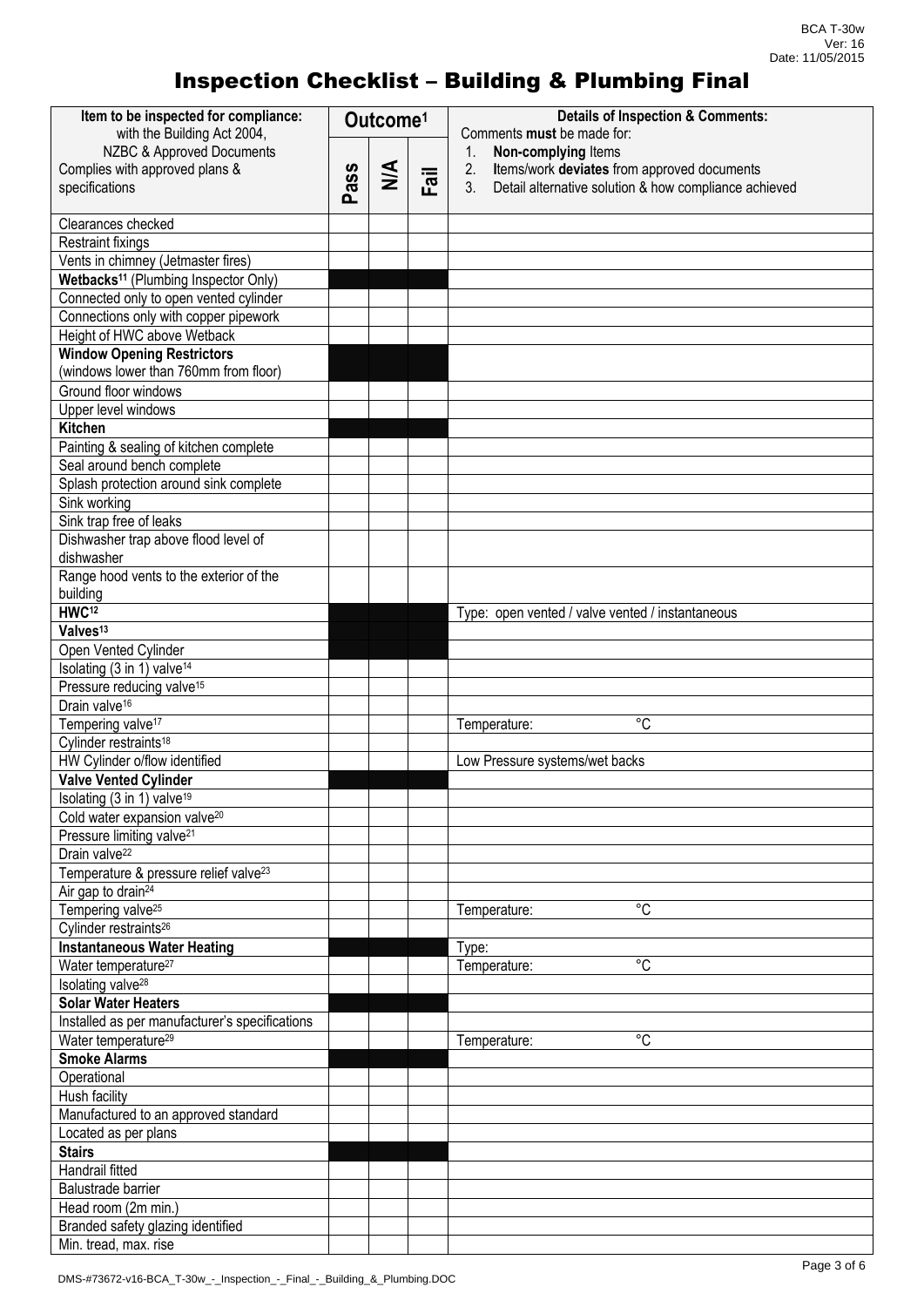| Item to be inspected for compliance:<br>with the Building Act 2004, | Outcome <sup>1</sup> |        |      | <b>Details of Inspection &amp; Comments:</b><br>Comments must be made for: |  |
|---------------------------------------------------------------------|----------------------|--------|------|----------------------------------------------------------------------------|--|
| NZBC & Approved Documents                                           |                      |        |      | $\mathbf{1}$ .<br>Non-complying Items                                      |  |
| Complies with approved plans &                                      |                      |        |      | 2.<br>Items/work deviates from approved documents                          |  |
| specifications                                                      | Pass                 | $\leq$ | Fail | 3.<br>Detail alternative solution & how compliance achieved                |  |
|                                                                     |                      |        |      |                                                                            |  |
| <b>Interior Balconies</b>                                           |                      |        |      |                                                                            |  |
| Barriers (min. 900mm high, gaps < 100mm)                            |                      |        |      |                                                                            |  |
| <b>Barrier stability</b>                                            |                      |        |      |                                                                            |  |
| <b>Bathroom</b>                                                     |                      |        |      |                                                                            |  |
| Wall paint & sealing complete                                       |                      |        |      |                                                                            |  |
| Impervious floor seal complete                                      |                      |        |      |                                                                            |  |
| Flexible seal to floor wall junctions (tiles)                       |                      |        |      |                                                                            |  |
| Branded safety glazing identified                                   |                      |        |      |                                                                            |  |
| Seal around vanity, bath & shower                                   |                      |        |      |                                                                            |  |
| Bath working                                                        |                      |        |      |                                                                            |  |
| Bath trap water seal visible                                        |                      |        |      | $N/a$ - details $30$ :                                                     |  |
| Vanity working                                                      |                      |        |      |                                                                            |  |
| Vanity trap free of leaks                                           |                      |        |      |                                                                            |  |
| Shower working                                                      |                      |        |      |                                                                            |  |
| Shower trap                                                         |                      |        |      | Type: easi-clean / standard trap                                           |  |
| Shower trap - standard trap water seal                              |                      |        |      |                                                                            |  |
| visible <sup>31</sup>                                               |                      |        |      |                                                                            |  |
| Shower cubicle watertight                                           |                      |        |      |                                                                            |  |
| Splash protection complete                                          |                      |        |      |                                                                            |  |
| Ventilation                                                         |                      |        |      |                                                                            |  |
| <b>Toilet</b>                                                       |                      |        |      |                                                                            |  |
| Wall paint & sealing complete                                       |                      |        |      |                                                                            |  |
| Impervious floor seal complete                                      |                      |        |      |                                                                            |  |
| Flexible seal to floor wall junctions (tiles)                       |                      |        |      |                                                                            |  |
| Pan secured to floor                                                |                      |        |      |                                                                            |  |
| WC working                                                          |                      |        |      |                                                                            |  |
| WC trap water seal                                                  |                      |        |      |                                                                            |  |
| Seal around toilet                                                  |                      |        |      |                                                                            |  |
| Seal around handbasin complete                                      |                      |        |      |                                                                            |  |
| Splash protection complete                                          |                      |        |      |                                                                            |  |
| Ventilation                                                         |                      |        |      |                                                                            |  |
| <b>Ensuite</b>                                                      |                      |        |      |                                                                            |  |
| Wall paint & sealing complete                                       |                      |        |      |                                                                            |  |
| Impervious floor seal complete                                      |                      |        |      |                                                                            |  |
| Flexible seal to floor wall junctions (tiles)                       |                      |        |      |                                                                            |  |
| Branded safety glazing identified                                   |                      |        |      |                                                                            |  |
| Pan secured to floor                                                |                      |        |      |                                                                            |  |
| WC working                                                          |                      |        |      |                                                                            |  |
| WC trap water seal                                                  |                      |        |      |                                                                            |  |
| Bath working                                                        |                      |        |      |                                                                            |  |
| Bath trap water seal visible                                        |                      |        |      | $N/a - details32$ :                                                        |  |
| Vanity working                                                      |                      |        |      |                                                                            |  |
| Vanity trap free of leaks                                           |                      |        |      |                                                                            |  |
| Shower working                                                      |                      |        |      |                                                                            |  |
| Shower trap                                                         |                      |        |      | Type: easi-clean / standard trap                                           |  |
| Shower trap - standard trap water seal                              |                      |        |      |                                                                            |  |
| visible <sup>33</sup>                                               |                      |        |      |                                                                            |  |
| Shower cubicle watertight                                           |                      |        |      |                                                                            |  |
| Splash protection complete                                          |                      |        |      |                                                                            |  |
| Ventilation                                                         |                      |        |      |                                                                            |  |
| <b>Exterior Decks &amp; Balconies</b>                               |                      |        |      |                                                                            |  |
| Barriers (min 1m high, gaps < 100mm)                                |                      |        |      |                                                                            |  |
| <b>Barrier stability</b>                                            |                      |        |      |                                                                            |  |
| Overflows to enclosed decks                                         |                      |        |      |                                                                            |  |
| Glass barriers (glass grade, thickness & type)                      |                      |        |      |                                                                            |  |
| Slip resistant surface (main entry decks)                           |                      |        |      |                                                                            |  |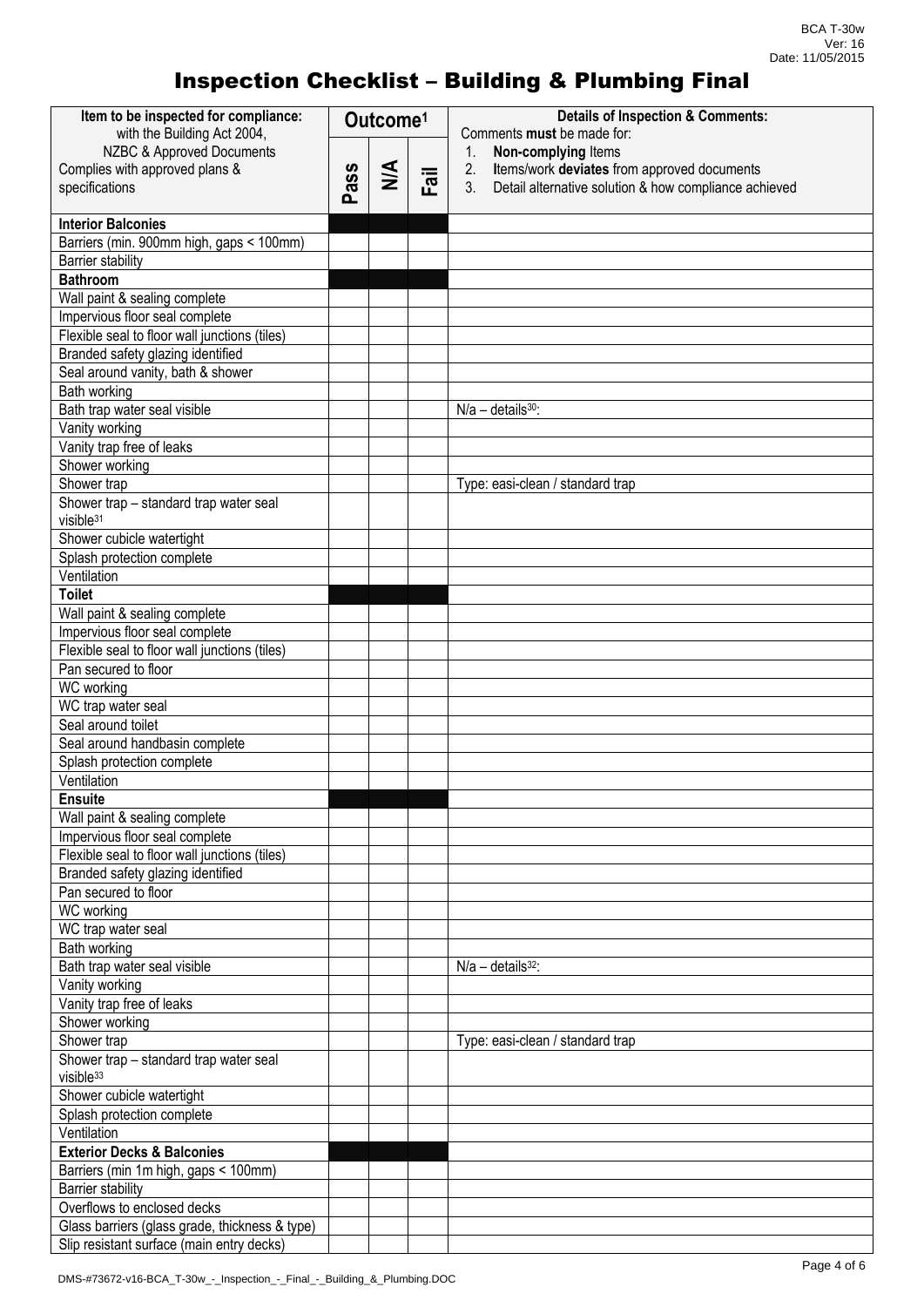| Item to be inspected for compliance:                                 | Outcome <sup>1</sup> |                  |      | <b>Details of Inspection &amp; Comments:</b><br>Comments must be made for: |
|----------------------------------------------------------------------|----------------------|------------------|------|----------------------------------------------------------------------------|
| with the Building Act 2004,<br>NZBC & Approved Documents             |                      |                  |      | Non-complying Items<br>1.                                                  |
| Complies with approved plans &                                       |                      | $\sum_{i=1}^{n}$ |      | Items/work deviates from approved documents<br>2.                          |
| specifications                                                       | Pass                 |                  | Fail | 3.<br>Detail alternative solution & how compliance achieved                |
|                                                                      |                      |                  |      |                                                                            |
| <b>Ceiling Space</b>                                                 |                      |                  |      |                                                                            |
| Access to space provided min. 600 x 500mm                            |                      |                  |      |                                                                            |
| Insulation installed as per manufacturer's<br>specifications         |                      |                  |      |                                                                            |
| Insulation away from downlights & flues                              |                      |                  |      |                                                                            |
| Fan vent ducts connected                                             |                      |                  |      |                                                                            |
| Laundry                                                              |                      |                  |      |                                                                            |
| Wall paint & sealing complete                                        |                      |                  |      |                                                                            |
| Impervious floor seal complete                                       |                      |                  |      |                                                                            |
| Flexible seal to floor wall junctions (tiles)<br>Laundry tub working |                      |                  |      |                                                                            |
| Laundry trap free of leaks                                           |                      |                  |      |                                                                            |
| Seal around tub                                                      |                      |                  |      |                                                                            |
| Splash protection complete                                           |                      |                  |      |                                                                            |
| Ventilation                                                          |                      |                  |      |                                                                            |
| <b>Vehicle Crossing</b>                                              |                      |                  |      |                                                                            |
| Crossing completed                                                   |                      |                  |      |                                                                            |
| <b>Swimming Pool/Spa Pool</b>                                        |                      |                  |      |                                                                            |
| Pool inspection checksheet completed                                 |                      |                  |      |                                                                            |
| Notes <sup>34</sup> :                                                |                      |                  |      |                                                                            |
|                                                                      |                      |                  |      |                                                                            |
|                                                                      |                      |                  |      |                                                                            |
|                                                                      |                      |                  |      |                                                                            |
|                                                                      |                      |                  |      |                                                                            |
|                                                                      |                      |                  |      |                                                                            |
|                                                                      |                      |                  |      |                                                                            |
|                                                                      |                      |                  |      |                                                                            |
|                                                                      |                      |                  |      |                                                                            |
|                                                                      |                      |                  |      |                                                                            |
|                                                                      |                      |                  |      |                                                                            |
|                                                                      |                      |                  |      |                                                                            |
|                                                                      |                      |                  |      |                                                                            |
|                                                                      |                      |                  |      |                                                                            |
|                                                                      |                      |                  |      |                                                                            |
|                                                                      |                      |                  |      |                                                                            |
|                                                                      |                      |                  |      |                                                                            |
|                                                                      |                      |                  |      |                                                                            |
|                                                                      |                      |                  |      |                                                                            |
|                                                                      |                      |                  |      |                                                                            |
|                                                                      |                      |                  |      |                                                                            |
|                                                                      |                      |                  |      |                                                                            |
|                                                                      |                      |                  |      |                                                                            |
|                                                                      |                      |                  |      |                                                                            |
|                                                                      |                      |                  |      |                                                                            |
|                                                                      |                      |                  |      |                                                                            |
|                                                                      |                      |                  |      |                                                                            |
|                                                                      |                      |                  |      |                                                                            |
|                                                                      |                      |                  |      |                                                                            |
|                                                                      |                      |                  |      |                                                                            |
|                                                                      |                      |                  |      |                                                                            |
|                                                                      |                      |                  |      |                                                                            |
|                                                                      |                      |                  |      |                                                                            |